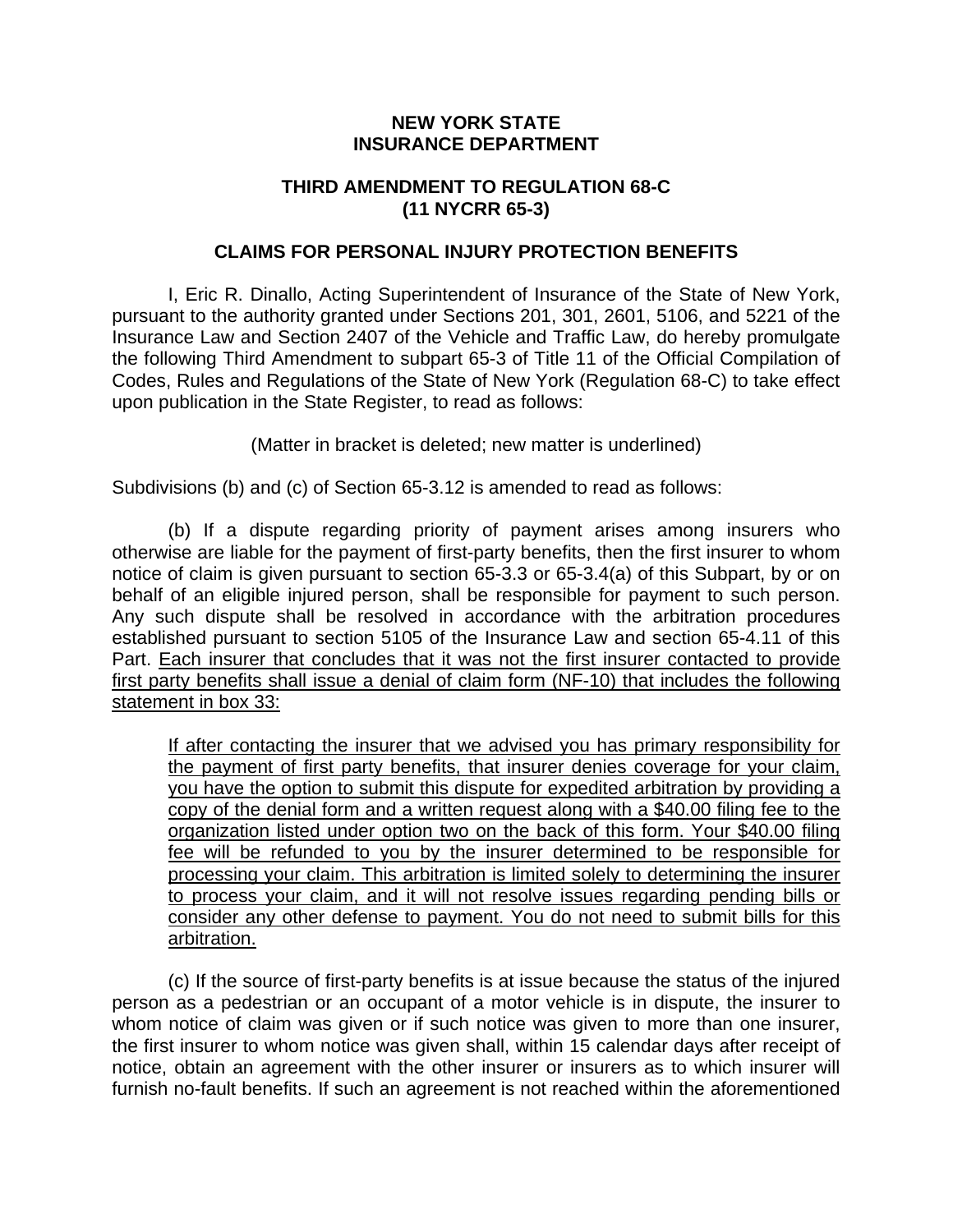15 days, then the insurer to whom such notice was first given shall process the claim and pay first-party benefits and resolve the dispute in accordance with the arbitration procedures established pursuant to section 5105 of the Insurance Law and section 65- 4.11 of this Part. Each insurer that concludes that it was not the first insurer contacted to provide first party benefits shall issue a denial of claim form (NF-10) that includes the following statement in box 33:

If after contacting the insurer that we advised you has primary responsibility for the payment of first party benefits, that insurer denies coverage for your claim, you have the option to submit this dispute for expedited arbitration by providing a copy of the denial form and a written request along with a \$40.00 filing fee to the organization listed under option two on the back of this form. Your \$40.00 filing fee will be refunded to you by the insurer determined to be responsible for processing your claim. This arbitration is limited solely to determining the insurer to process your claim, and it will not resolve issues regarding pending bills or consider any other defense to payment. You do not need to submit bills for this arbitration.

Paragraphs (2), (3) and (4) of Section 65-3.13(a) are amended to read as follows:

(2) An applicant who is a named insured or a relative of a named insured covered by additional personal injury protection benefits, and who, while an operator or occupant of a motor vehicle, sustains a personal injury arising out of the use or operation of such motor vehicle outside of New York State, shall institute the claim against the insurer of the named insured or the relative. Where there is more than one insurer which would be the source of benefits, the first such insurer applied to shall process the claim, unless the insurers agree among themselves that another such insurer will accept and pay the claim initially. (See subdivision (b) of this section.) If the insurers do not reach an agreement, then each insurer that concludes it was not the first insurer contacted to provide first party benefits shall issue a denial of claim form (NF-10) that includes the following statement in box 33:

If after contacting the insurer that we advised you has primary responsibility for the payment of first party benefits, that insurer denies coverage for your claim, you have the option to submit this dispute for expedited arbitration by providing a copy of the denial form and a written request along with a \$40.00 filing fee to the organization listed under option two on the back of this form. Your \$40.00 filing fee will be refunded to you by the insurer determined to be responsible for processing your claim. This arbitration is limited solely to determining the insurer to process your claim, and it will not resolve issues regarding pending bills or consider any other defense to payment. You do not need to submit bills for this arbitration.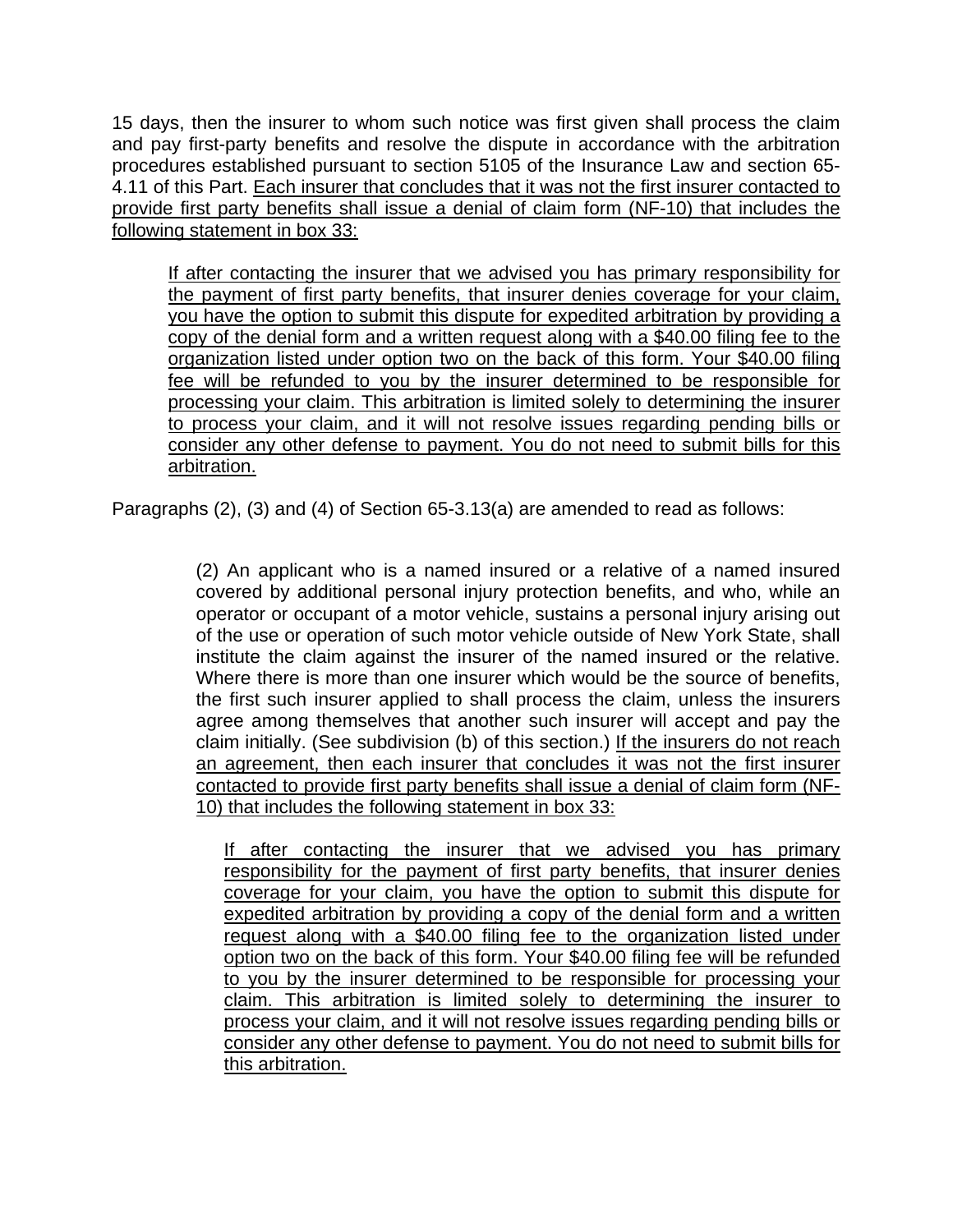(3) An applicant who is a named insured or a relative of a named insured covered for additional personal injury protection benefits, and who is neither an operator nor an occupant of a motor vehicle or a motorcycle, and who sustains a personal injury through the use or operation of a motor vehicle or a motorcycle shall institute the claim against the insurer of the named insured or the relative. Where there is more than one insurer which would be the source of benefits, the first such insurer applied to shall process the claim, unless the insurers agree among themselves that another such insurer will accept and pay the claim initially. (See subdivision (b) of this section.) If the insurers do not reach an agreement, then each insurer that concludes it was not the first insurer contacted to provide first party benefits shall issue a denial of claim form (NF-10) that includes the following statement in box 33:

If after contacting the insurer that we advised you has primary responsibility for the payment of first party benefits, that insurer denies coverage for your claim, you have the option to submit this dispute for expedited arbitration by providing a copy of the denial form and a written request along with a \$40.00 filing fee to the organization listed under option two on the back of this form. Your \$40.00 filing fee will be refunded to you by the insurer determined to be responsible for processing your claim. This arbitration is limited solely to determining the insurer to process your claim, and it will not resolve issues regarding pending bills or consider any other defense to payment. You do not need to submit bills for this arbitration.

(4) An applicant who is not a named insured or a relative of a named insured covered for additional personal injury protection benefits, and who is an occupant of an insured motor vehicle covered for additional personal injury protection benefits or a motor vehicle operated by a person covered for additional personal injury protection benefits, and who sustains a personal injury through the use or operation of the insured motor vehicle outside of New York State, shall institute the claim against the insurer of the owner or operator of the insured motor vehicle. Where there is more than one insurer which would be the source of benefits, the first such insurer applied to shall process the claim unless the insurers agree among themselves that another such insurer will accept and pay the claim initially. (See subdivision (b) of this section.) If the insurers do not reach an agreement, then each insurer that concludes it was not the first insurer contacted to provide first party benefits shall issue a denial of claim form (NF-10) that includes the following statement in box 33:

If after contacting the insurer that we advised you has primary responsibility for the payment of first party benefits, that insurer denies coverage for your claim, you have the option to submit this dispute for expedited arbitration by providing a copy of the denial form and a written request along with a \$40.00 filing fee to the organization listed under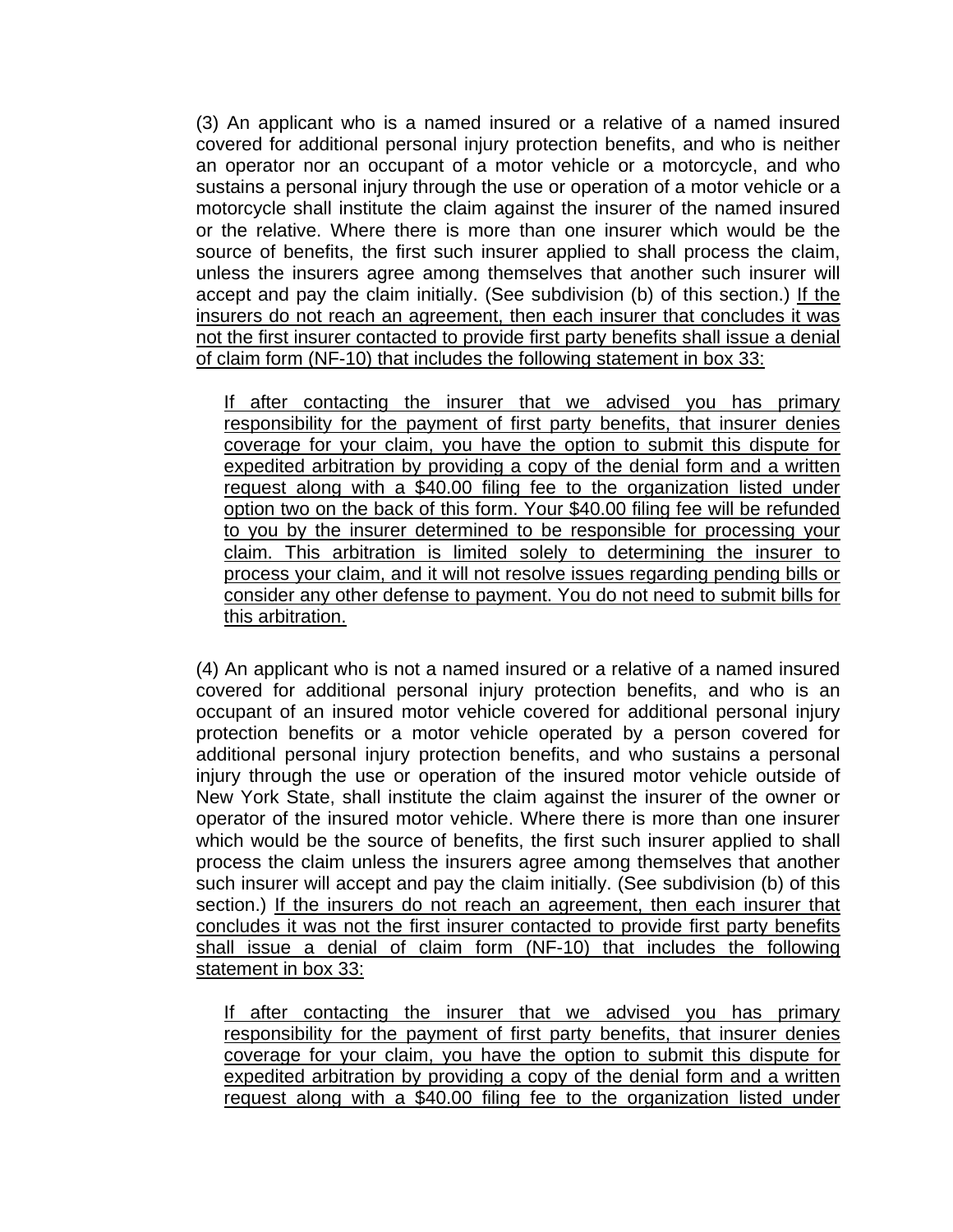option two on the back of this form. Your \$40.00 filing fee will be refunded to you by the insurer determined to be responsible for processing your claim. This arbitration is limited solely to determining the insurer to process your claim, and it will not resolve issues regarding pending bills or consider any other defense to payment. You do not need to submit bills for this arbitration.